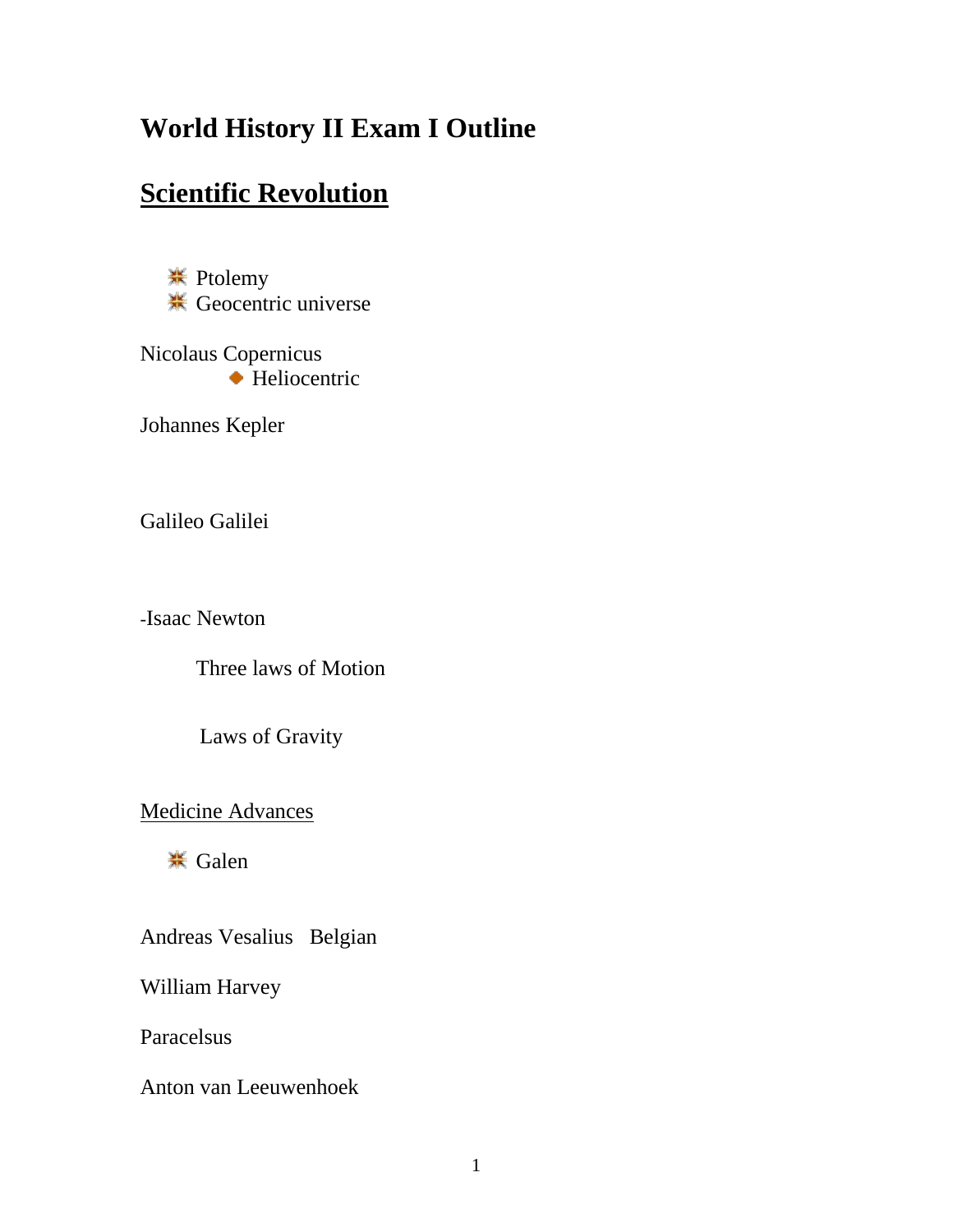#### Women in the Origins of Modern Science

Margaret Cavendish

Madame du Châtelet

Science and Women

Scientific Method Francis Bacon

Rene Descartes

Religion in the Seventeenth Century Pascal

## **Enlightenment Outline**

**<del></del>** Reason

The *Philosophes* and their Ideas Paris, France **<del></del>** Deism

### **Political Thought**

Thomas Hobbes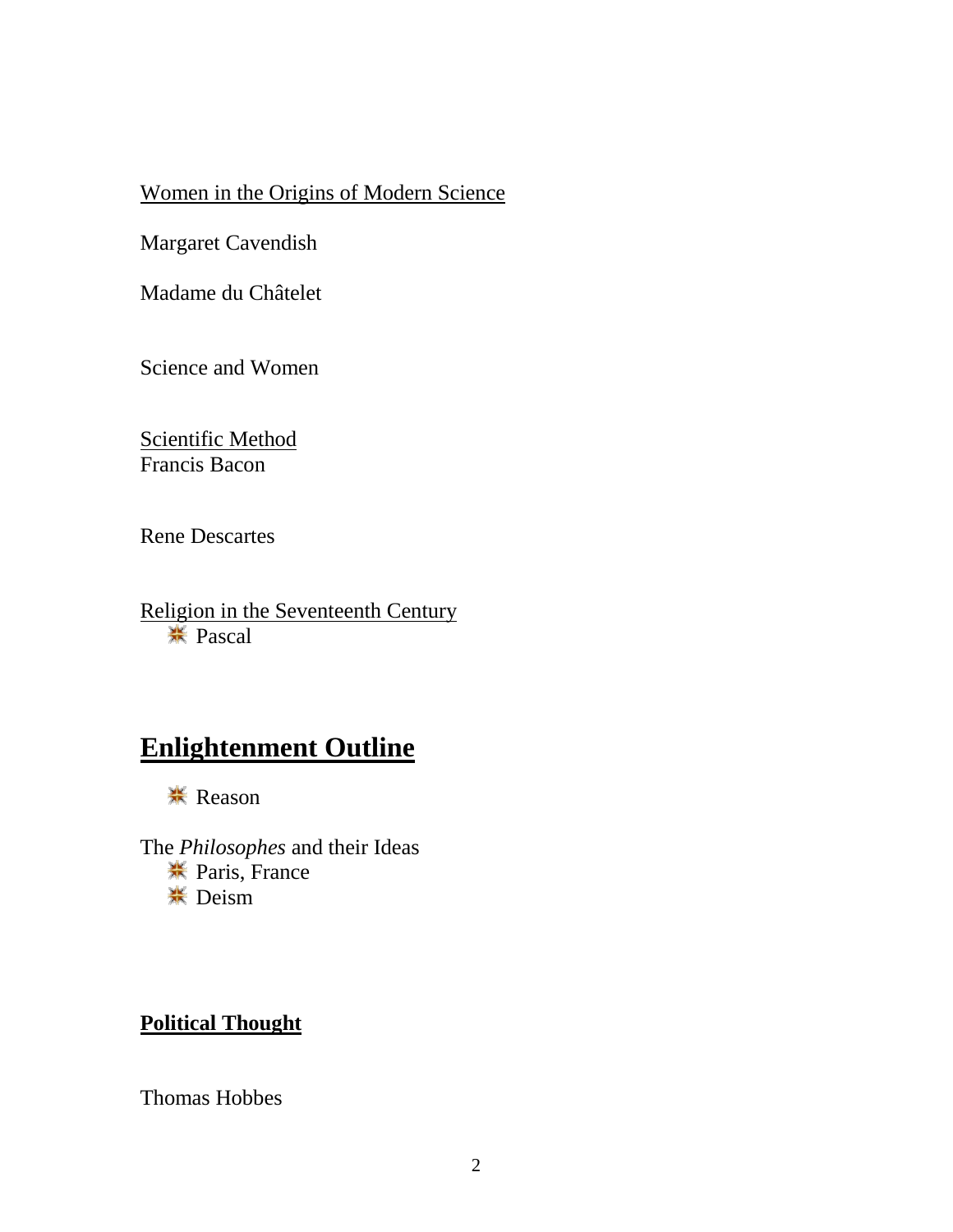#### John Locke

#### Examples of Key *Philosophes* Kant Montesquieu, Voltaire, Diderot

Immanuel Kant

Montesquieu

Voltaire

Denis Diderot

Enlightenment and Economic Thought

Adam Smith

The Later Enlightenment

-

Rousseau

### The "Woman's Question" in the Enlightenment

Mary Wollstonecraft , *Vindication of the Rights of Woman,* 1792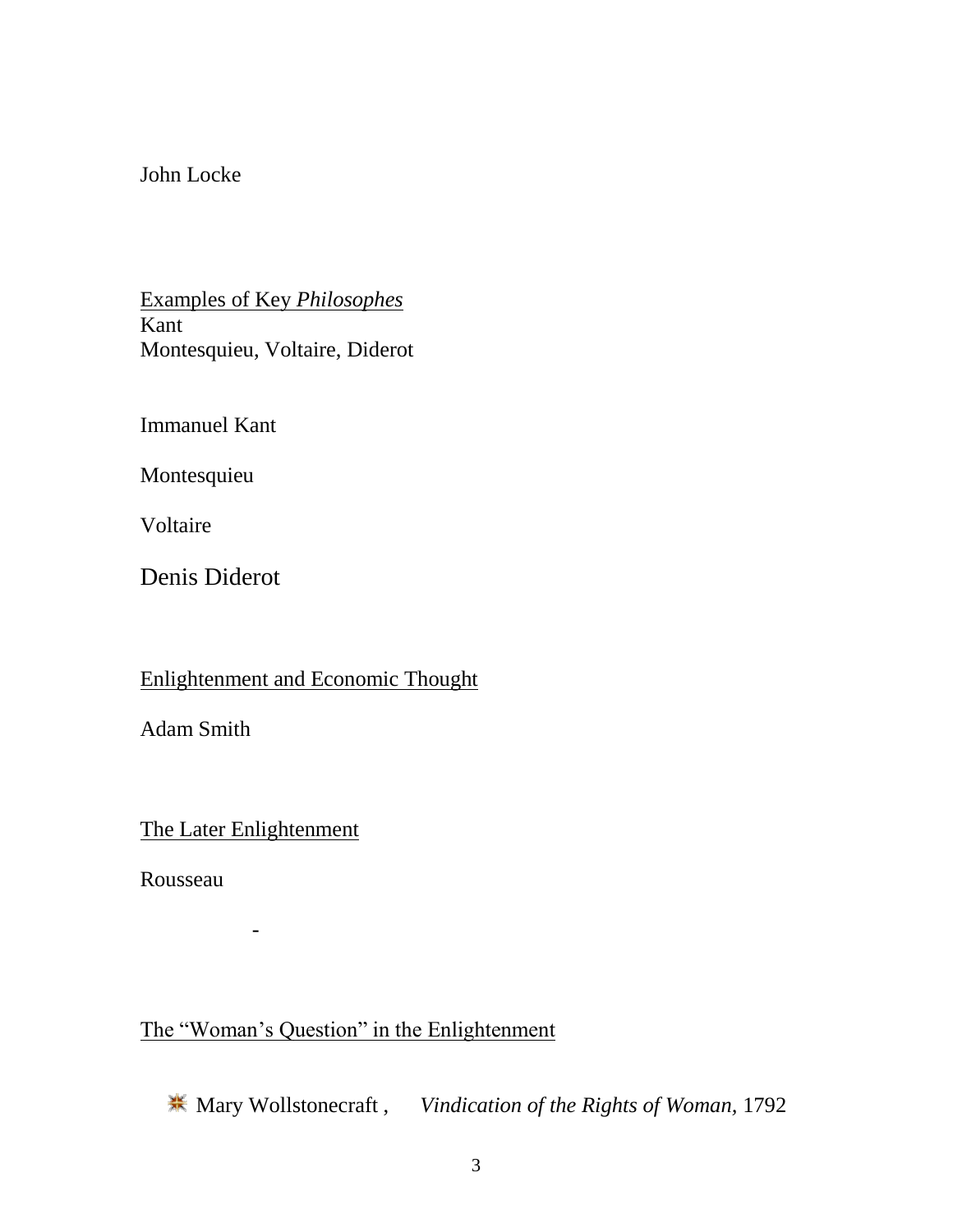#### Social Environment of the *Philosophes*

 $\frac{4}{10}$  Salons

Culture during the Enlightenment Baroque & Classical Music

Wolfgang Amadeus Mozart

Society and the Enlightenment

Schools and Universities

Crime and Punishment

Religion and the Churches

Significance of the Enlightenment

# **Enlightened Despotism, 18th Century Outline**

I. War of Spanish Succession, 1702-13

II. Enlightened Absolutism?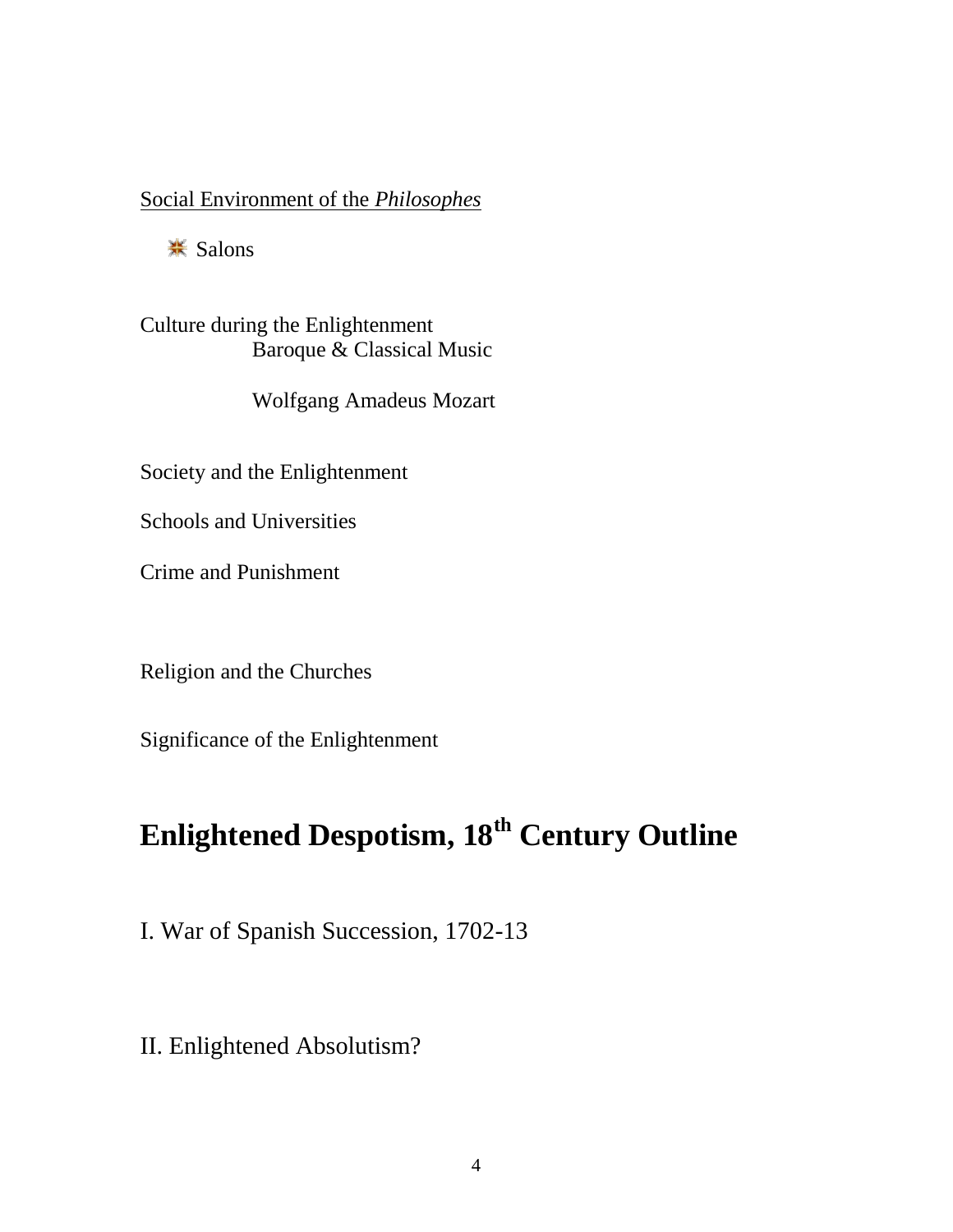### III. Top European Powers in the 18th Century France Britain Austria Prussia Russia

**France**

Bourbons

### **Great Britain:**

\*\* Act of Union

United Kingdom Parliament

 $\frac{H}{1}$  **House of Hanover** – King George I George II, George III

Absolutism in Central Europe: Austria & Prussia

3. Austria, Habsburgs

4. Prussia

Hohenzollerns

**<del>☀</del>** Junkers **K**\* Frederick the Great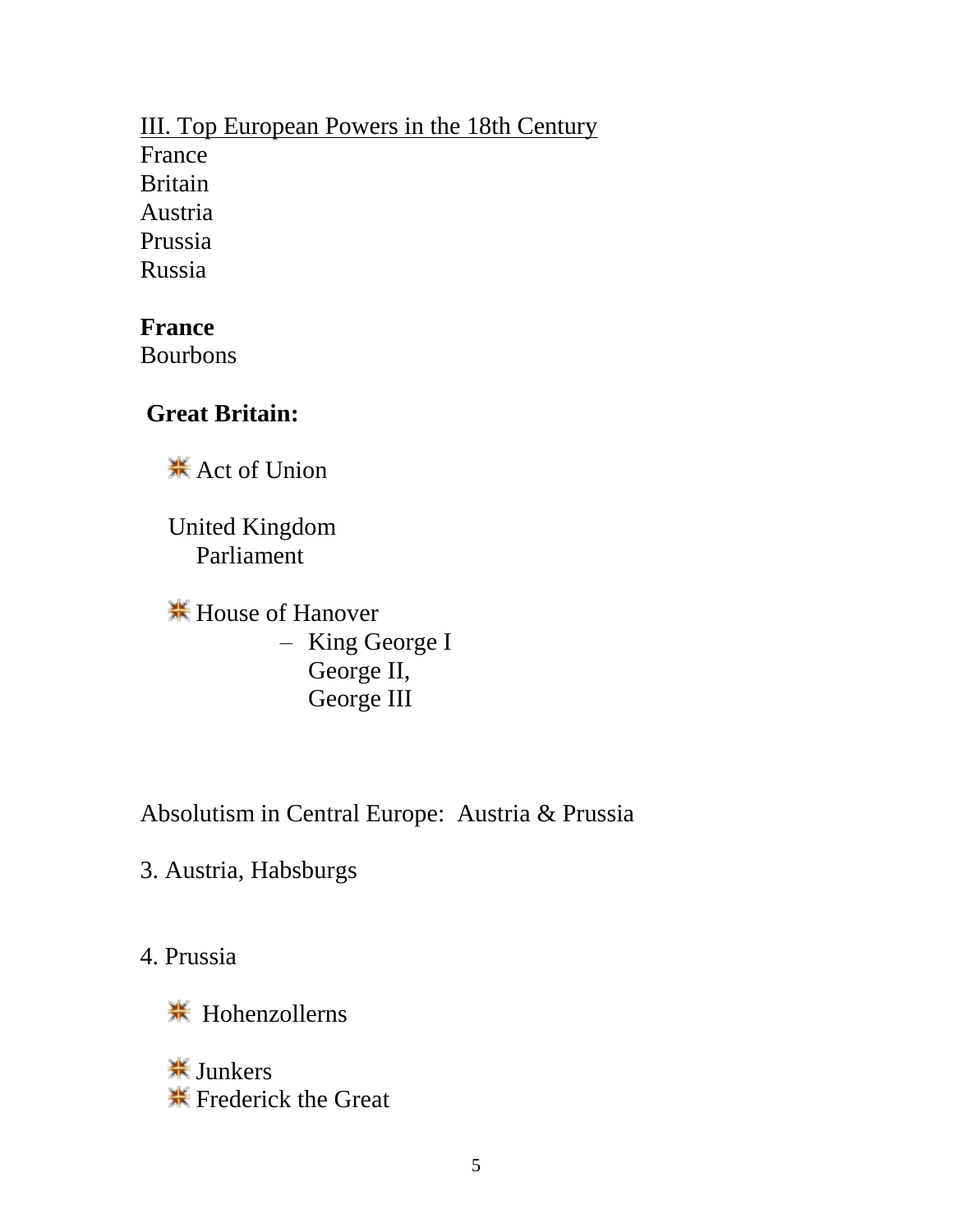5. Russia

**<del></del>Romanovs** 

IV. War of Austrian Succession (1740-48) Charles VI Pragmatic Sanction Maria Theresa Silesia

V. Seven Years War 1756-63

VI. Catherine the Great

Pugachev Rebellion

VII Joseph II

VIII. Partition of Poland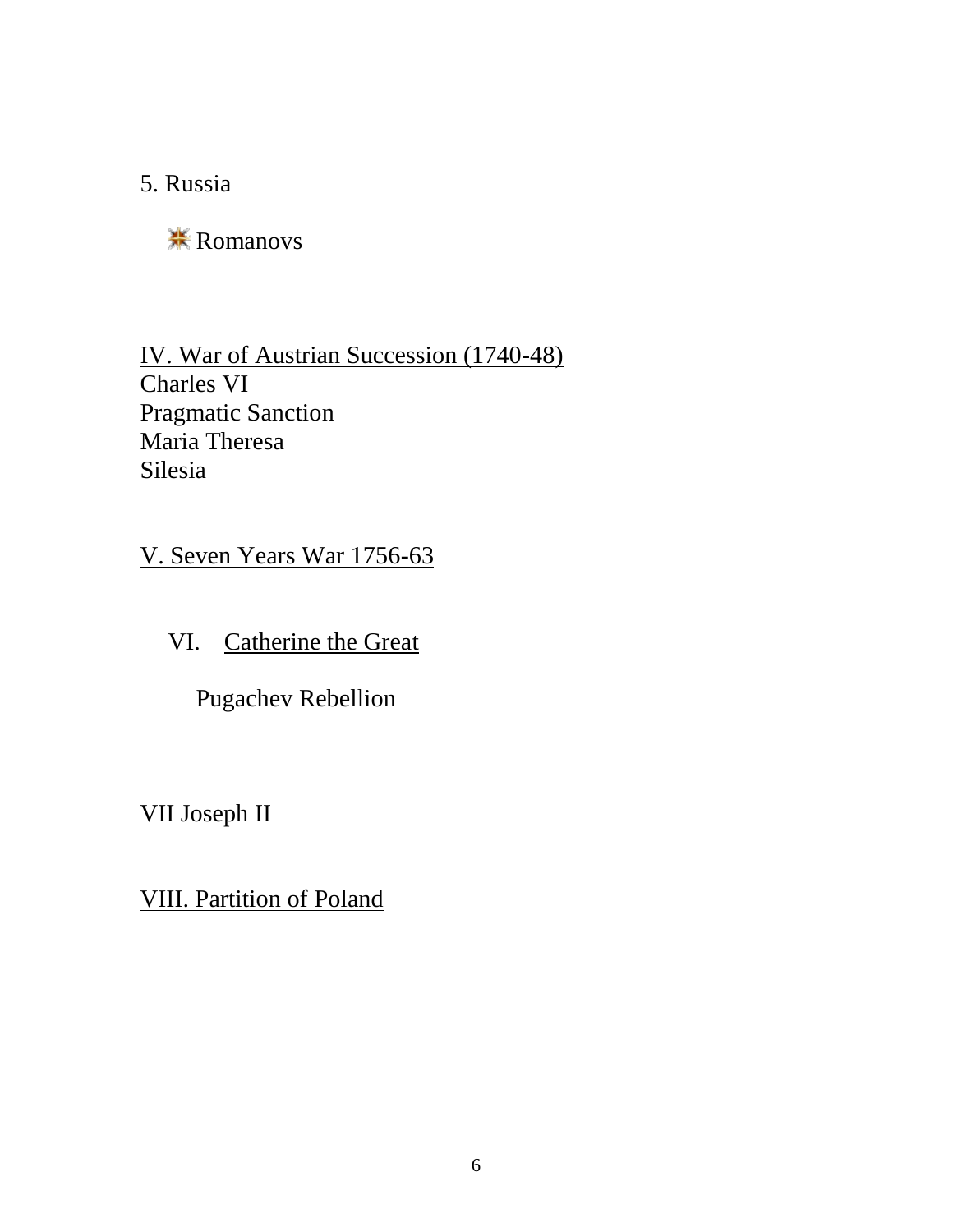# **French Revolution**

*Ancien Régime:* Louis XVI, Marie Antoinette

Marie Antoinette

Causes of the French Revolution

Estates General

◆ First Estate ◆ Second Estate ◆ Third Estate

Jacques Necker

Tennis Court Oath

Robespierre

Bastille, July 14, 1789

*Declaration of the Rights of Man and Citizen*

Marat

Women's March to Versailles

Constitutional Monarchy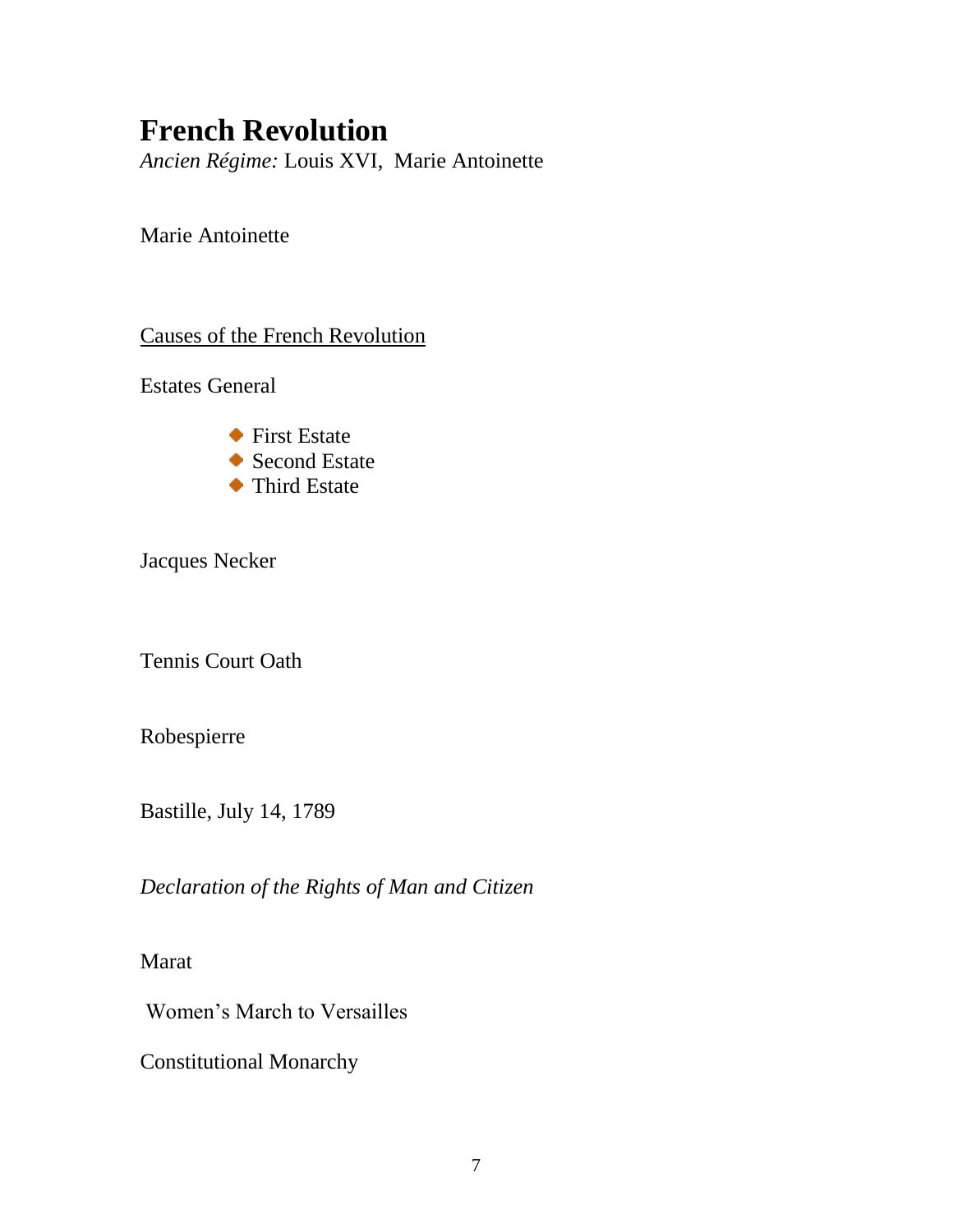**\*\*** "Liberty, Equality, Fraternity" **<del></u>** Citizens</del>

Catholic Church

Varennes, June 1791

Émigrés

Foreign Intervention Brunswick Manifesto *Tuileries*  Valmy

French Republic

**Girondins** Jacobins September Massacre Sans-culottes

Execution of King & Queen

French Women's Movement & Key Women Figures during the Revolution

- <u> <del>≫</del> Olympe de Gouges</u>
- **W** Madame de Staël
- **<del></del> Charlotte Corday**
- **<del>.</del>** Madame Roland

Terror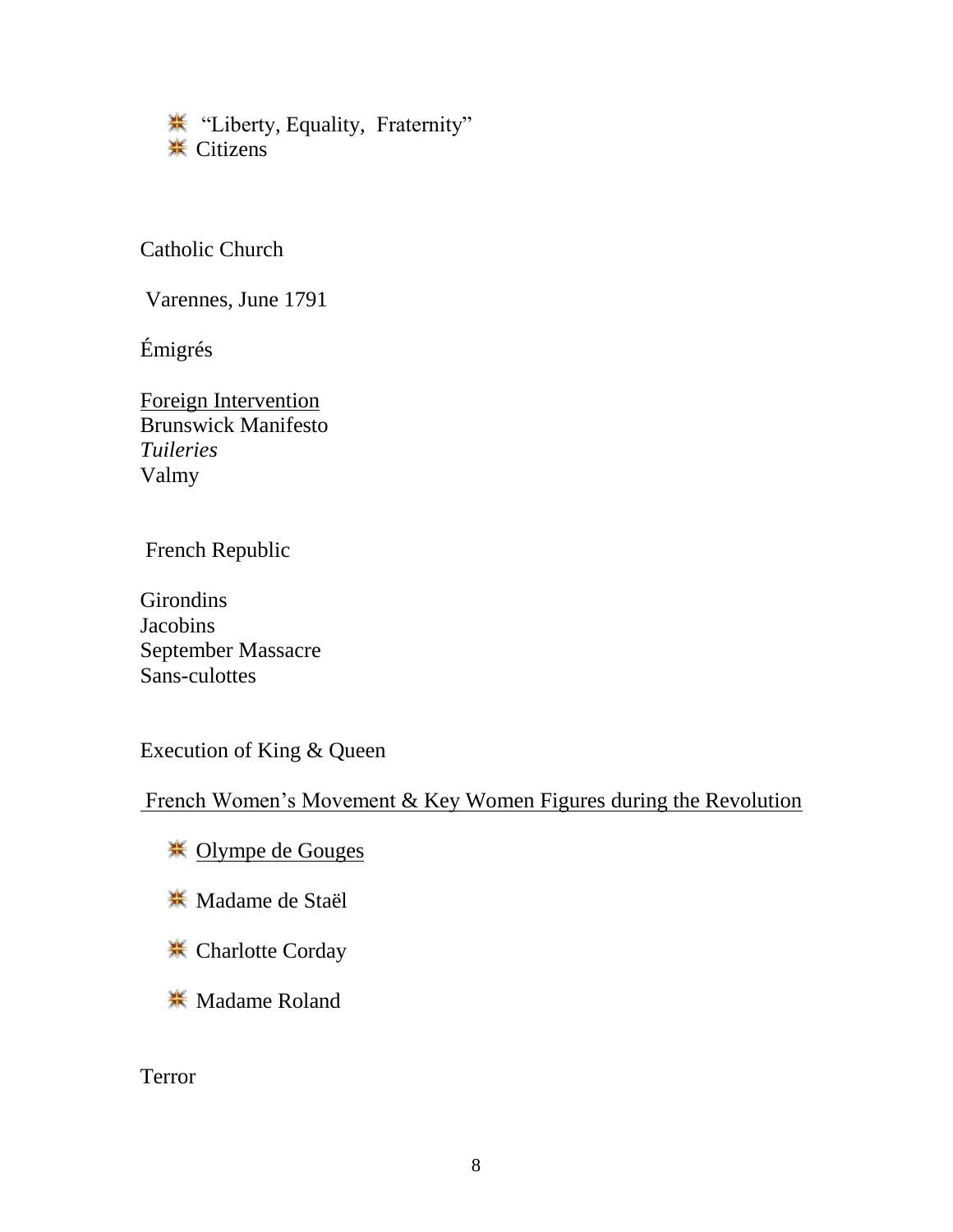Committee of Public Safety Robespierre

- $\frac{1}{2}$  **De-Christianization**
- Georges Danton

Reaction and the Directory

# **Napoleon Bonaparte**

Josephine de Beauharnais

French in Egypt Nelson

Republic of France First Consul 1799

French Empire Concordat

Civil Code

**Coalitions** 

Austerlitz Jena Tilsit

Holy Roman Empire dissolved 1806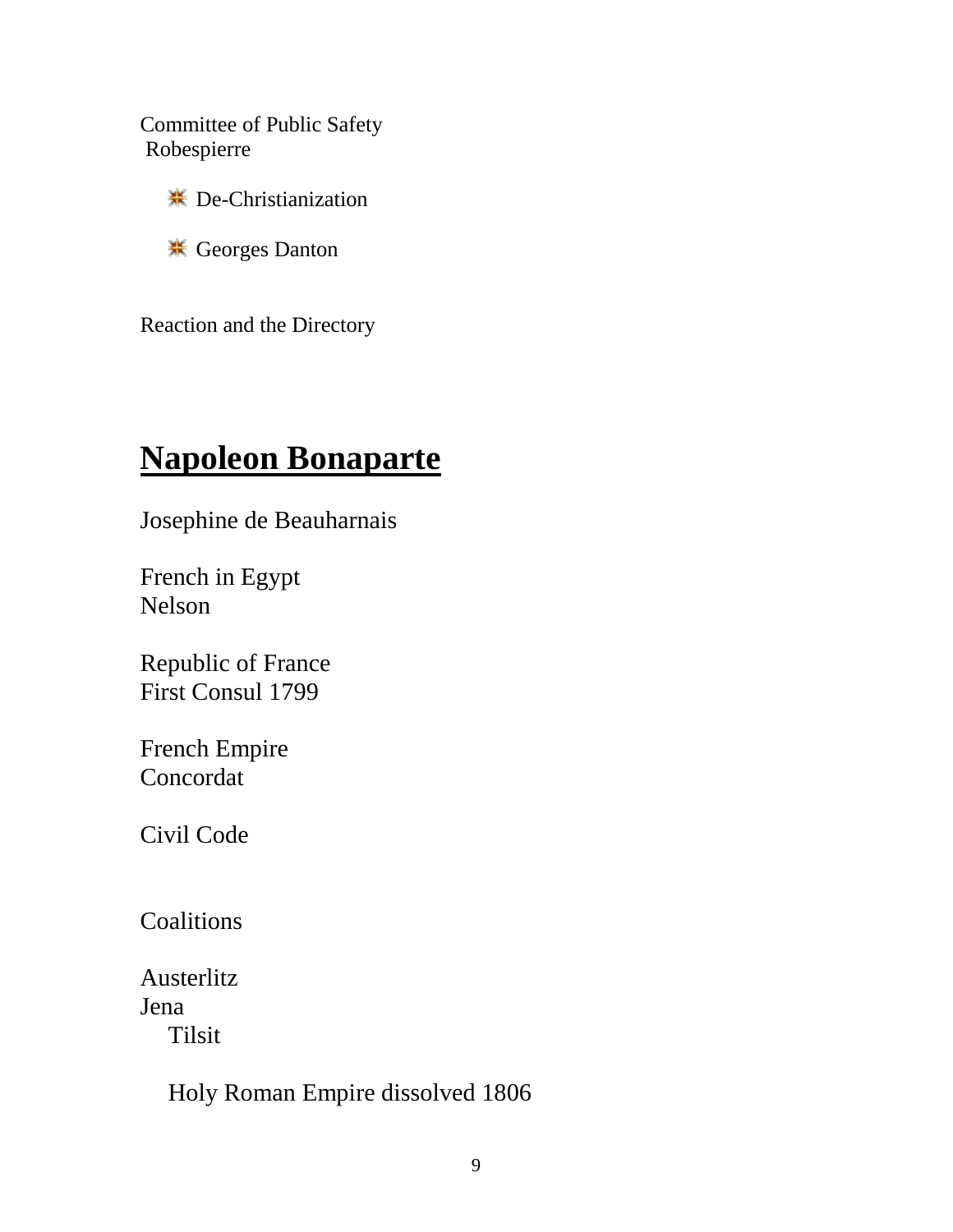**<del></del> K** Rhineland Confederation

Austrian Empire

Grand Duchy of Warsaw

Problems of the Grand Empire **米 Great Britain** Trafalgar 1805 Nelson **<del></del>** Continental System **<del></del>** Nationalism **<del></del>** Spain

Marie Louise

Fall of Napoleon Invasion of Russia, 1812

**<del></del>** Battle of Nations 1813 **\*** Elba

Waterloo 1815 Wellington Von Blücher **<del></del>** St. Helena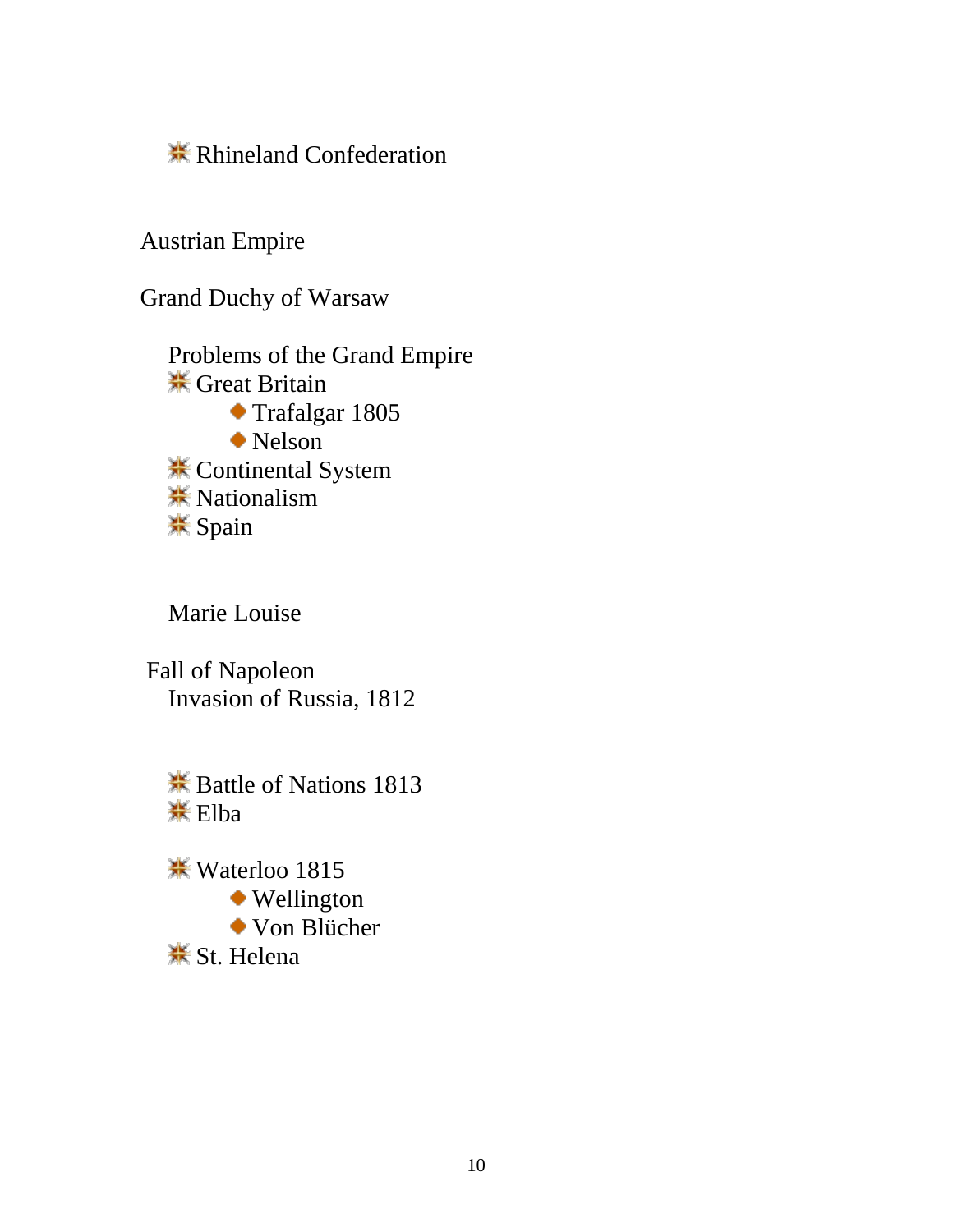# **Restoration, Reaction, Revolution, and Romanticism, 1815-1850**

**Congress of Vienna, 1814-15** 

**<del></del>** Castlereagh  $\frac{H}{H}$  Hardenberg **<del></del>**★ Alexander **<del></del>**<del></sub> Metternich</del>

Louis XVIII German Confederation Rejected republicanism

Conservatism

Concert of Europe

**Greece** 

Conservatism

**<del></del>** German Confederation Karlsbad Degrees

 $\frac{1}{2}$  Russia Nicholas I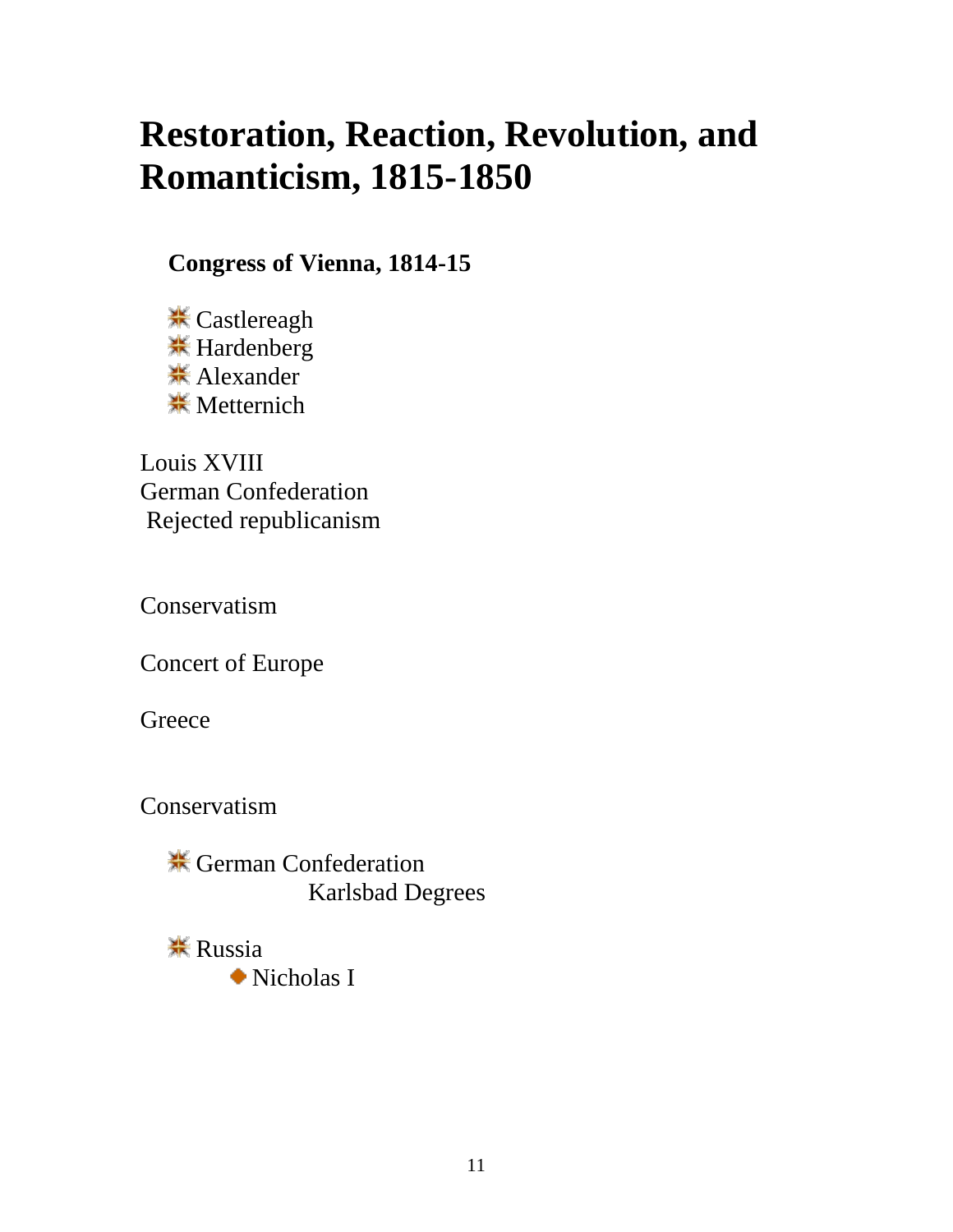Ideologies of Change

<del></del> Liberalism

 $\frac{1}{25}$  Nationalism

Revolution and Reform, 1830-1850

Revolutions of 1848 ◆ 2nd Republic • Napoleon III

Revolution : Central Europe, March 1848

Frankfurt Parliament 1848-49

Failure of the 1848 Frankfurter Parliament

Revolution in Austria Palacký Hungarian War of Independence 1848-49 Bach Franz Joseph

Italy Mazzini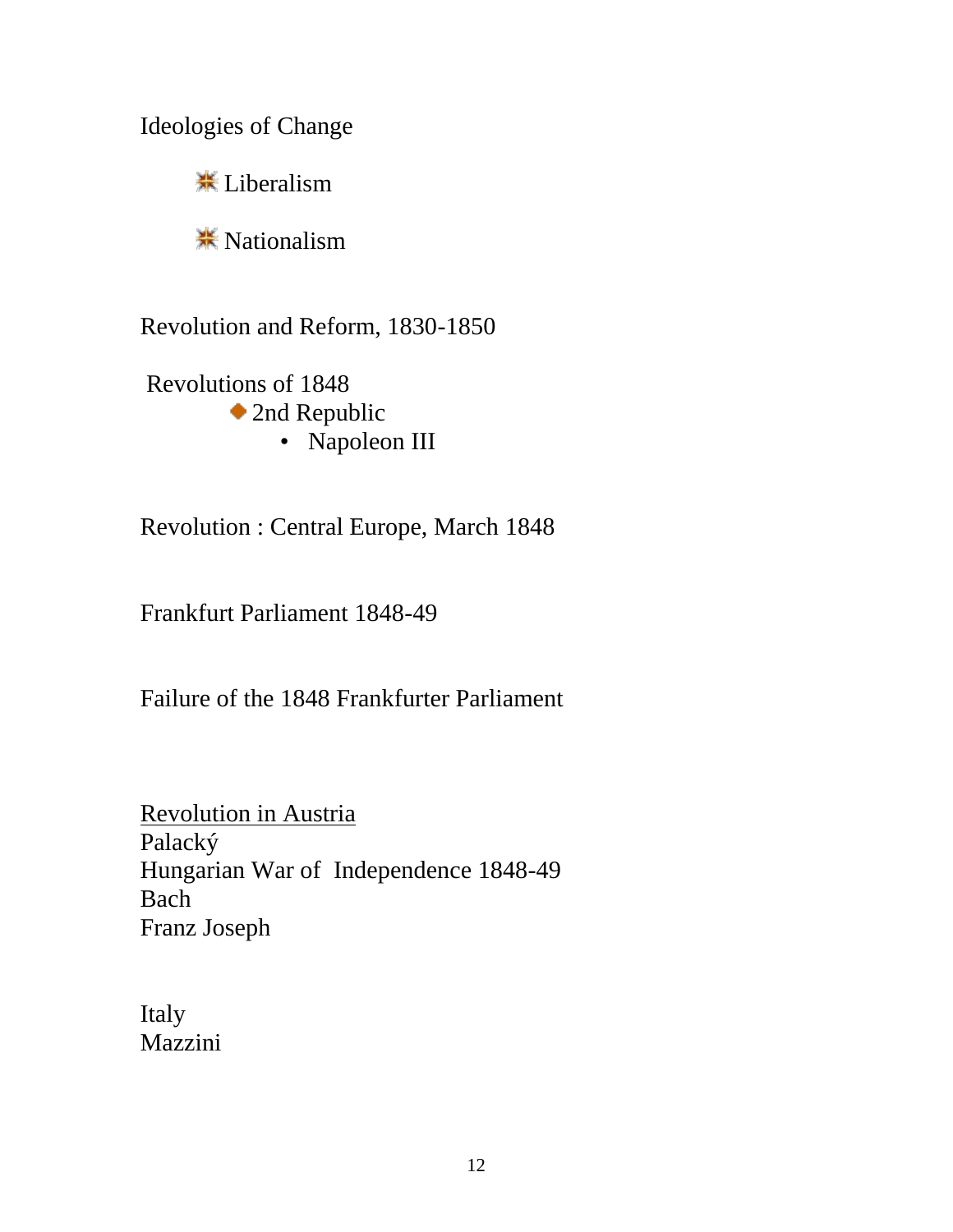## **Romanticism**

Johann Wolfgang von Goethe

Friedrich Schiller

Heinrich Heine

Mary Wollstonecraft Shelley

Caspar David Friedrich

Eugène Delacroix

Romanticism & Music

Ludwig van Beethoven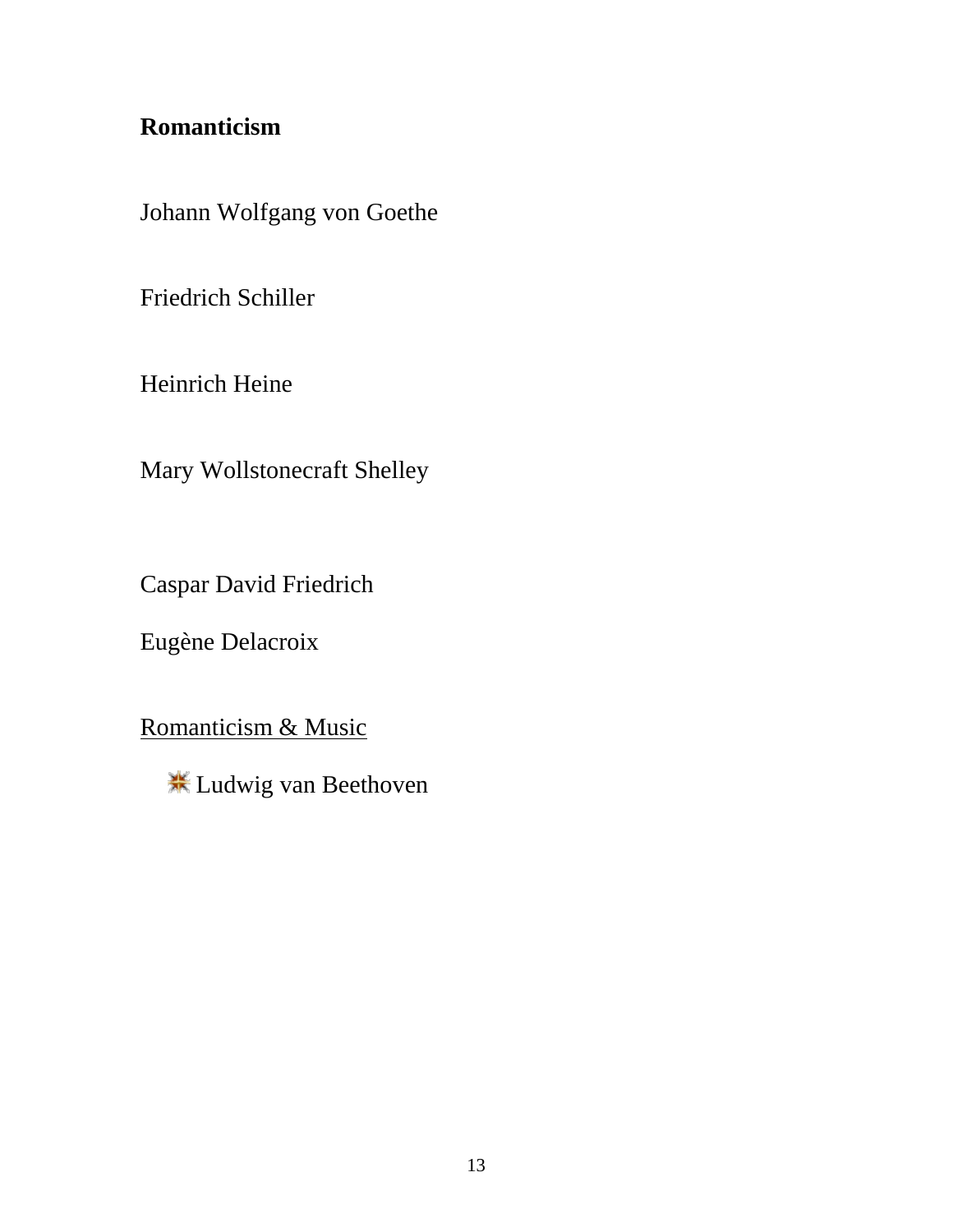# **Industrial Revolution**

 $\frac{1}{25}$  Great Britain Agricultural revolution

New Technology Hargreave Cartwright

> **<del></del>** Steam engine ◆ Watt

British centers of industry

Transportation Revolution **<del></del>** Steamboats **<del></del>** Canals **<del></del>** Roads **<del></del>Railroad** 

Spread of Industrialization British monopoly

Great Exhibition: Britain 1851

**Queen Victoria** & Albert